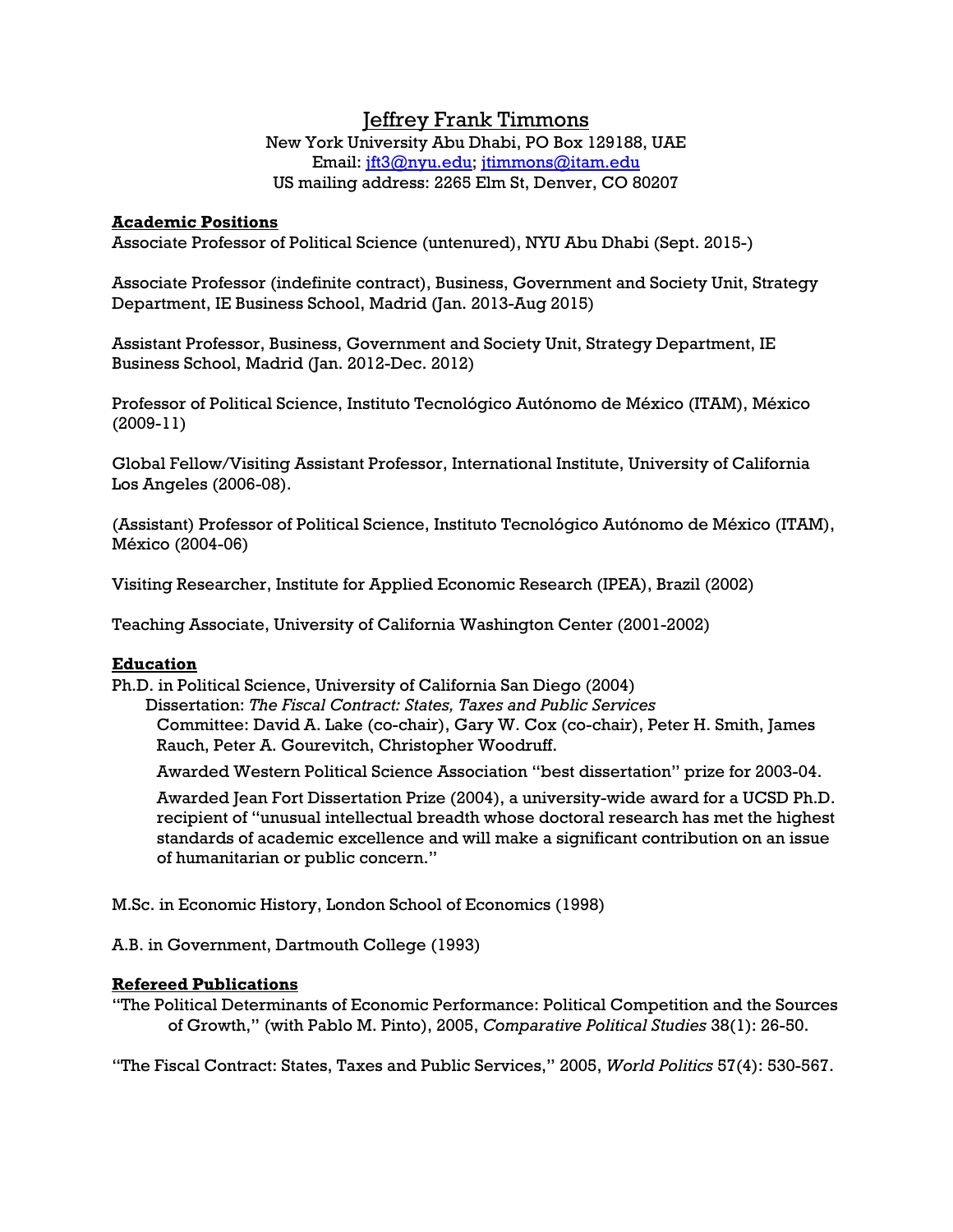- "Lobbying and Taxes," (with Brian Richter and Kris Sampantharak), 2009, *American Journal of Political Science* 53(4):874-892.
- "Taxation and Credible Commitment: Left, Right and Partisan Turnover," 2010, *Comparative Politics* 42(2):207-227.
- "Taxation and Representation in Recent History," 2010, *Journal of Politics* 72(1):191-208.
- "Does Democracy Reduce Inequality?" 2010, *British Journal of Political Science* 40(4):741- 757.
- "Why not adopt better institutions?" (with Brian Richter), 2012, *Oxford Development Studies* 40(2):272-281.
- "On the (Ir)relevance of Skill Specificity for Social Insurance," (with Jerry Nickelsburg), 2012, *Quarterly Journal of Political Science* 7(1):35-67.
- "The Political Economy of Municipal Transfers: Evidence from Mexico," (with Daniel Broid), 2013, *Publius: The Journal of Federalism* 43(4): 551-579.
- "Do the Specific Skilled Really Covet Social Insurance? Not in the United States," (with Jerry Nickelsburg), 2014, *Economics & Politics* 26(3):457-482.
- "Revealed Corruption, taxation and fiscal accountability: evidence from Brazil," (with Francisco Garfias), 2015, *World Development* 70:13–27.

#### **Works-in-progress/projects**

"Lobbying and Appropriations," (with Brian Richter and Christopher Cotton). "The Value of Political Geography," (with Joaquín Artés and Brian Richter). "Politics, skills, and coal shocks," (with Jerry Nickelsburg).

#### **Policy Reports**

- "The Political Economy of Fiscal Reform: Mexico," *(*with Eric Magar and Vidal Romero), background paper for the Inter-American Development Bank, 2009.
- "Government performance, taxation and citizen participation: evidence from Brazil," background paper for the Andean Development Bank (Corporación Andina de Fomento, CAF) 2011. Draft published as CAF Working Paper N° 2011/07 August, 2011.
- "Contratos fiscales, corrupción y responsabilidad fiscal," 2012, *Perspectivas sobre el Desarrollo* 10:128-160.

#### **Business School Cases (generally about politics, business & the environment)**

- "Collision Course: ETS and the Global Airline Industry" (with Kevin Shirley). DE1-197-I (Feb 2013)
- "Rare Earth Elements: China's Monopoly and the Global Supply Chain for Green Technologies" (with Stanley Yong W.K.). DE1-199-I (May 2013)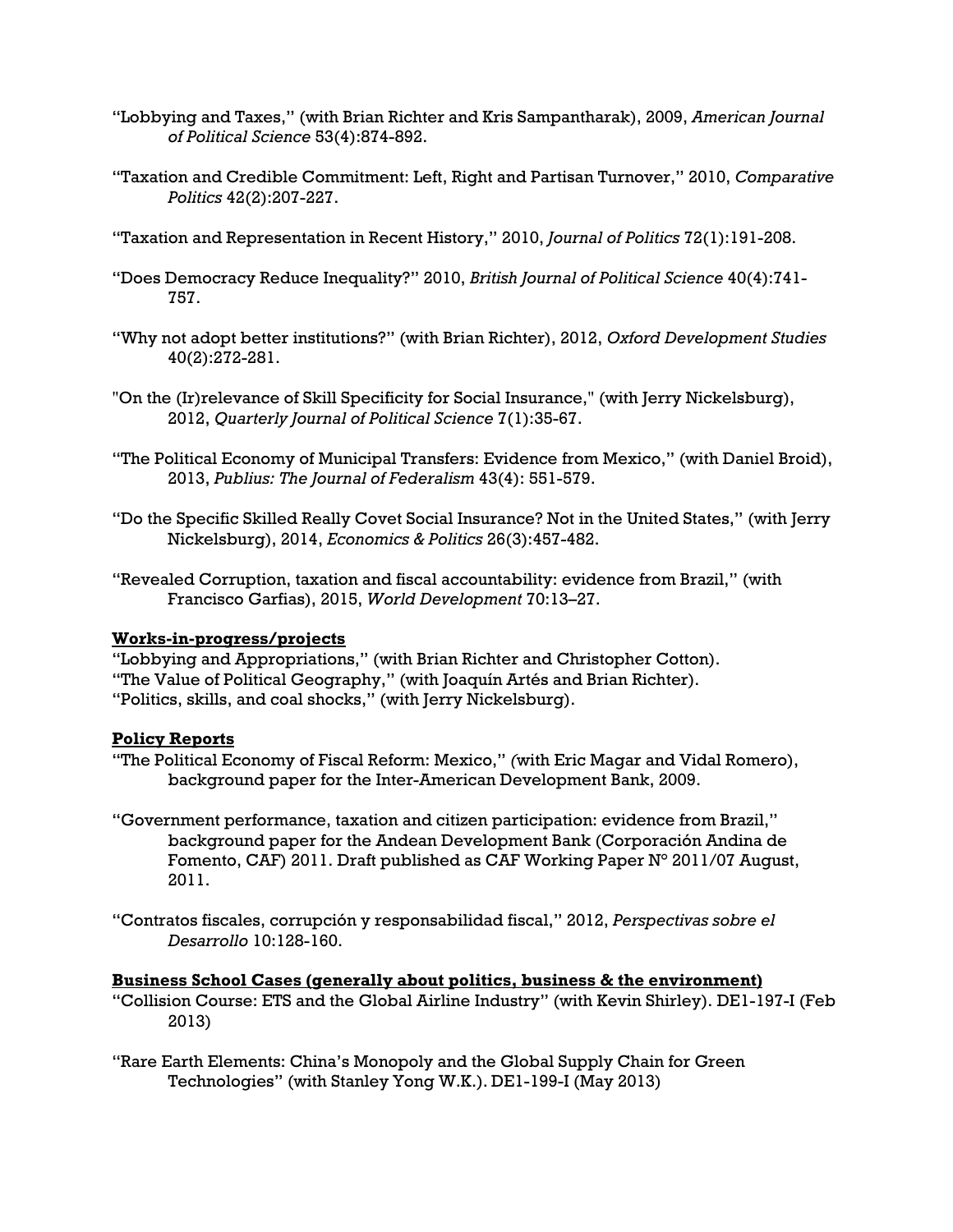- "Chevron Cracks a New Market: The Rise of Hydraulic Fracturing in Europe" (with David R. Lawrence). DE1-206-I (July 2014)
- "The Global Fund" (with Natalie Cartwright and Elliot Stone, in draft)
- "NJOY and the E-cigarette Market: Catching Fire or Burning Out" (with Sam Clarke, in draft).

#### **Honors, Awards & Grants**

Sexennio & ANECA accreditations, Spain (2013-)

Spanish Government Research Grant (CSO2012-39804) for "Threats, Vulnerabilities and Countermeasures: Developing a Multidimensional Approach to Political Risk and Firm Behavior," jointly with Daniel Blake (PI)  $(E14,000)$ 

Edmundo O'Gorman Scholar's Program, Columbia University (invited for 2010, declined)

Faculty Grant for Research, Division of Economics, Politics and Social Science, ITAM (2004, 2005, 2006, 2009, 2010, 2011)

Global Fellow, UCLA International Institute (2006-2008)

Candidate for the National System of Investigators (SNI, Mexico, 2006-08)

Level I Researcher for the National System of Investigators (SNI, Mexico, 2011)

Western Political Science Association "Best Dissertation" Prize (2003/2004)

Jean Fort Dissertation Prize (2004)

Fulbright Scholar, Brazil (2002)

CILAS Dissertation field research grant (2002)

Presidential Fellow, University of California Washington Center (2001-2002)

Distinguished Teaching Assistant UCSD (2001)

Distinction in research design, LSE (1998)

## **Other Academic Activities**

Reviewer: National Science Foundation (USA), Oxford University Press*, American Political Science Review, American Journal of Political Science, World Politics, British Journal of Political Science, Comparative Political Studies, Journal of Politics, Quarterly Journal of Political Science, Economics & Politics, Journal of Economic Behavior and Organization, International Studies Quarterly, European Journal of Political Research, Inter-American Development Bank, World Development, Legislative Studies Quarterly, Development and Cultural Change, Journal of Development Studies, American Politics Research, Review of International Political Economy, Socio-Economic Review, Publius, Academy of Management (conference submissions), Sage Open* (guest editor)

Faculty Council Steering Committee, NYUAD (F2015-), Vice-Chair (S2016-)

**Best Professor International MBA program, IE Business School, 2013-14**. (Universitywide award decided by graduating students, given twice annually).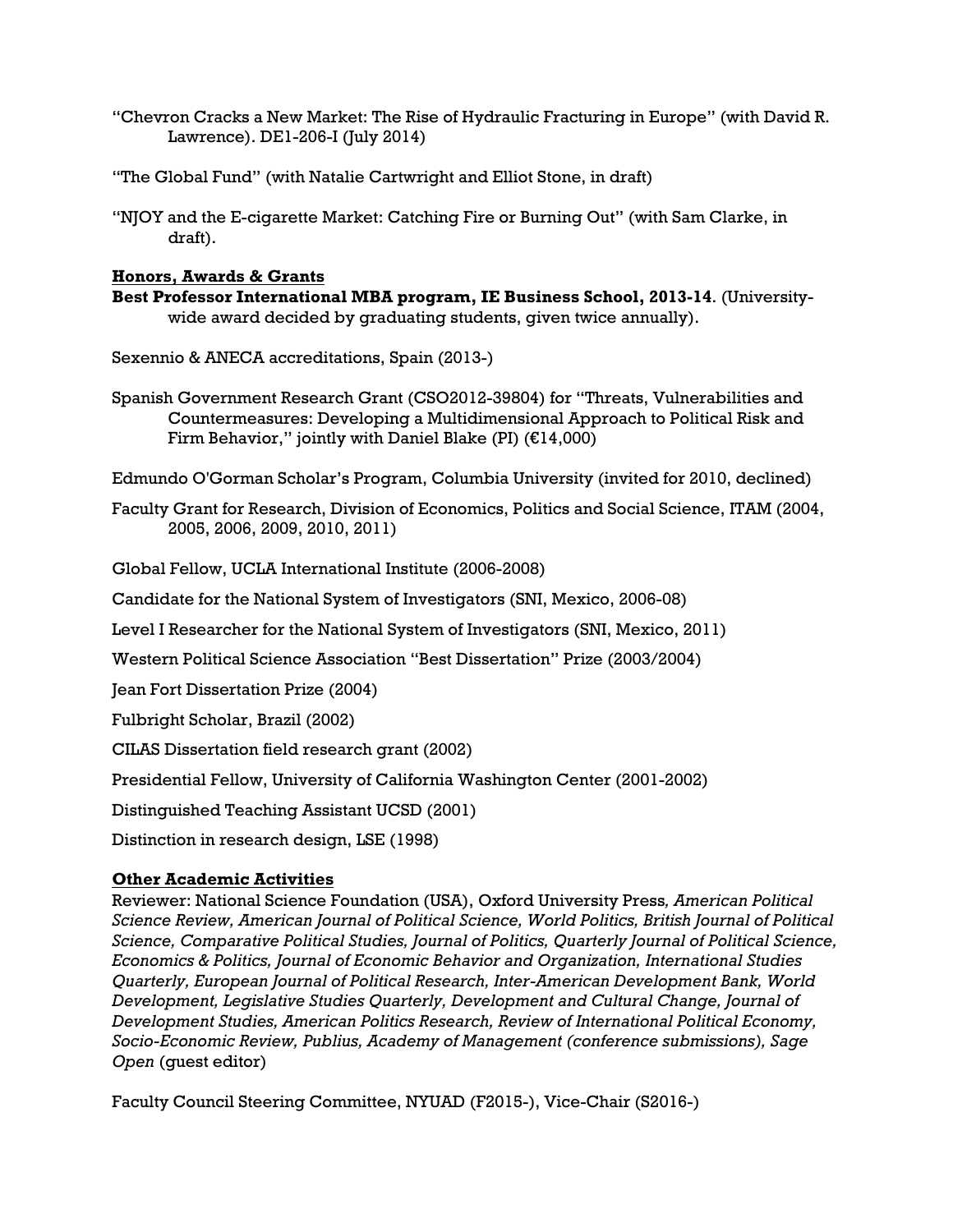Social Science Capstone Reform Taskforce, NYUAD (F2015)

Political Science Curriculum Reform Taskforce, NYUAD (F2015)

Social Science Postdoc Search Committee, NYUAD (2015-16)

Interim coordinator, UCLA Political Economy Lunchgroup (2007-08)

Accredited Evaluator, Mexican National Science and Technology Board

Consultant, Inter-American Development Bank

Consultant, Andean Development Bank (Corporación Andina de Fomento, CAF)

#### **Invited Talks/Conferences (2012-present)**

Universidad Complutense, Economics Department, Law School (Madrid, April 2016) Juan March/Juan Carlos III (Madrid, April 2015) Institute for Political Economy and Governance (IPEG, Barcelona, Dec. 2014) Conference "Policy Reforms in Europe and Latin America," (Lund University, Stockholm, June 2014) UCLA Law School (invited, 2014, co-author delivered talk) International Conference on Political Economy and Institutions (ICOPEAI, Baiona, Spain, April 2014) Faculty of Economics, University of Barcelona (2013) EPSA (2012, 2013, 2016 (scheduled)) APSA (2012, 2013, 2014) Midwest (2013) LACEA/LAMES (2012)

## **Course taught NYUAD**

Introduction to International Politics (1x) Business, Politics and Society (1x)

#### **Courses taught IE**

Business, Government, and Society (17x since Jan. 2012). Case-based course on firms and the non-market environment, including regulation/policy, political risk assessment, and corporate social responsibility. Course emphasizes social/political underpinnings of modern markets in different contexts/countries.

Teaching Evaluations  $= 4.6 + 7.0$ 

Named "Best Professor" for International MBA program, 2013-14.

Instructor in IE PhD program.

Lecturer in Exchange/Executive Education programs with Tuck and FGV.

## **Courses taught ITAM**

Political Economy I (various times): States, markets, public policy & development Political Economy II (every semester): Inequality, Welfare, IPE

Political Economy Research Seminar (various times): Research Design, Applied Intermediate Statistics